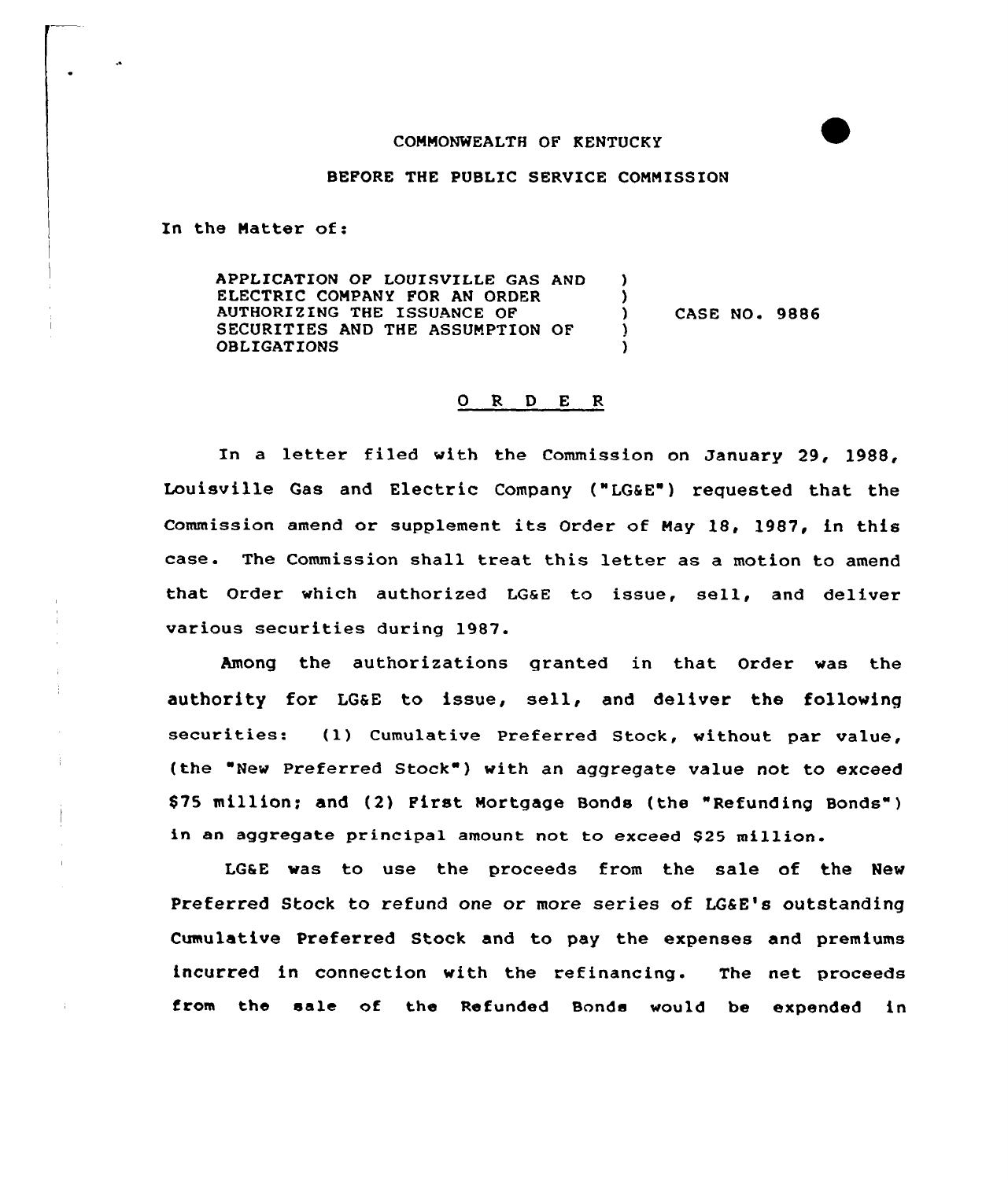connection with the refinancing of LGaE's 825 million 10-1/8 percent First Mortgage Bonds, Series due October 1, 2009.

LGSE did not issue the New Preferred Stack ar the Refunding Bonds in 1987 because those securities could not be issued at levels that produced a cost savings.

The Commission, having considered the evidence of record and being advised, is of the apinion and finds the motion to amend its Order of May 18, 1987, should be granted.

IT IS THEREFORE ORDERED that:

1. LG&E's motion to amend the Commission's Order of May 18, 1987, be and it hereby is granted.

2. The Commission's Order of May 18, 1987, authorizing  $\mathcal{L}GE$ to issue, sell, and deliver in one or more transactions, not to exceed \$75 million in aggregate stated value of its Cumulative Preferred Stock, without par value; and First Mortgage Bonds with an aggregate principal amount not to exceed \$25 million, be and it hereby is amended to extend said authorization through 1988.

3. All other provisions of the Commission's Order of May 18, 1987, are affirmed and shall continue in effect.

Nothing contained herein shall be construed as a finding af value for any purpose or as a warranty on the part of the Commonwealth of Kentucky or any agency thereof as to the securities authorized herein.

 $-2-$